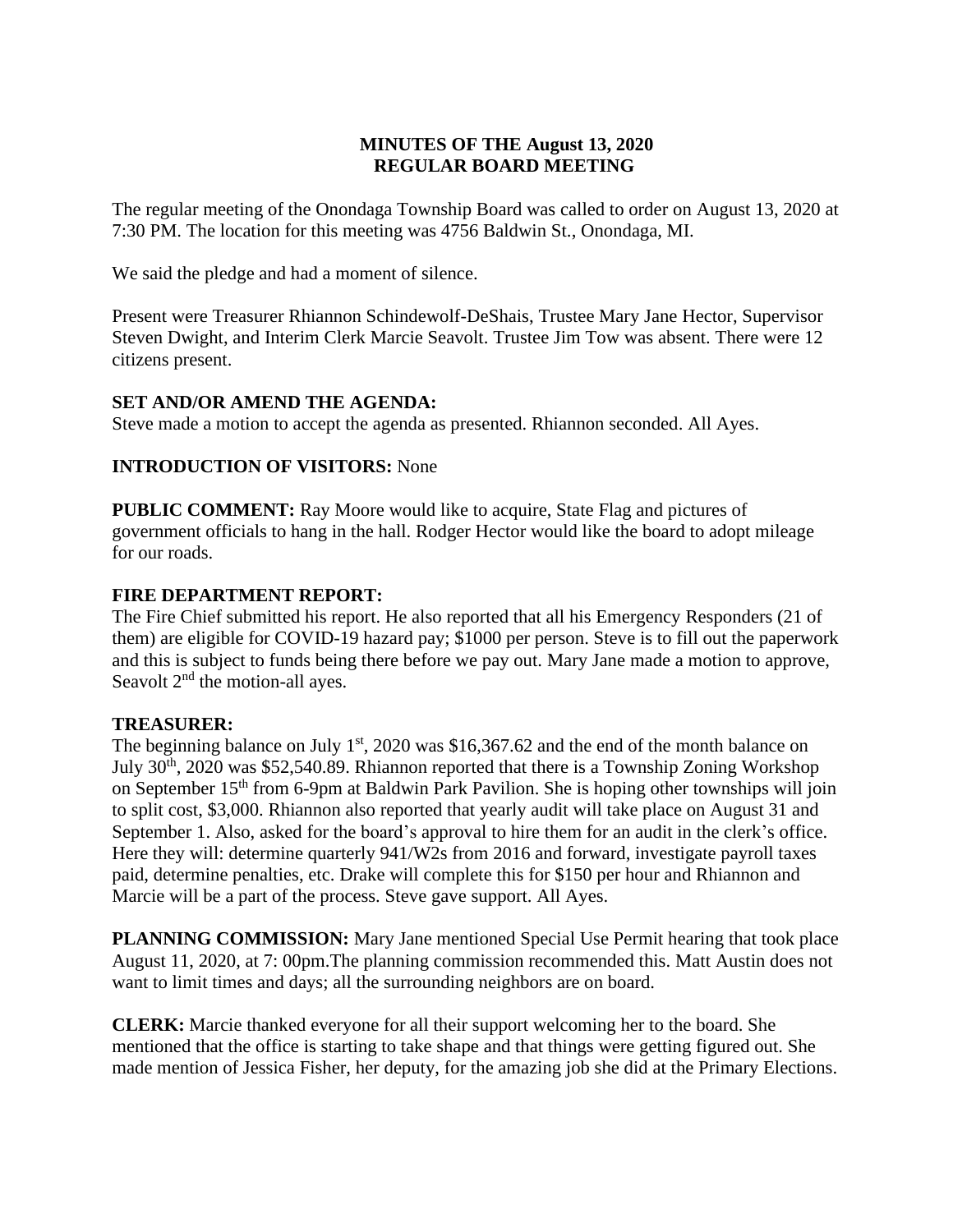### **ZONING ENFORCMENT:** Report submitted.

# **PARKS:**

Rhiannon submitted the grant application. It was difficult because no one was holding office hours due to COVID-19, so it was out through the Post Office to get there on time. Rhiannon asked for a weed whip to keep at the park. Steve suggested \$375 purchase price and then made a motion. Rhiannon seconded motion. All Ayes.

**SUPERVISOR:** Monthly sheriff's report from June. That is the lasted report he has.

### **TRUSTEES:** None

**PETITIONS, ORDINANCES, RESOLUTIONS**: Marcie received an email from an advertising company wanting information for a FOIA request. As per Steve, he suggested contacting the lawyer for this request. The lawyer suggested adopting an Enhanced Access Policy for FOIA Requests. Marcie explained that this policy would deter some companies as they would have to pay. Without this policy this would have to be fulfilled without pay. The request was detailed information regarding each resident within the township. Rhiannon made a motion for the board to adopt the Enhanced Access to Public Records Policy, Steve seconded the motion. Roll call complete with the board, except Tow who was absent. Resolution adopted.

### **APPROVAL OF MINUTES:**

Steve made a motion that we approve the July  $9<sup>th</sup>$  regular board meeting minutes. Rhiannon seconded. All Ayes.

### **APPROVAL OF BILLS:**

Mary Jane made a motion to approve the bills. Rhiannon seconded. All Ayes.

### **UNFINISHED BUSINESS:**

- 1. Matt Wood was hired for the electrical inspector.
- 2. Interviews will take place before the next board meeting for cemetery sexton. Steve started drafting duties.
- 3. Property on Water St. There cannot be a well or septic on the property, therefore, a barn can not be built on the property.

#### **NEW BUSINESS:**

- 1. The board decided to let the current contracted person for the lawn service to finish out the season.
- 2. Site Plan SUP motion carried to move forward. Roll Call Complete.

### **ANY OTHER BUSINESS:**

1. Jim Tow SR has not attended meetings consistently. This is a concern; we are not operating properly as a board. Dwight to reach out to see if he is going to resign or attend**.**

### **ADJOURNMENT:**

A citizen who is not familiar with the process needed to speak. Rhiannon said we would entertain the comment. Has property and there used to be 2 trailers on property. Friend is a disabled Vet and would like to put another trailer up for him. This would be considered a Hardship and when it is over the trailer